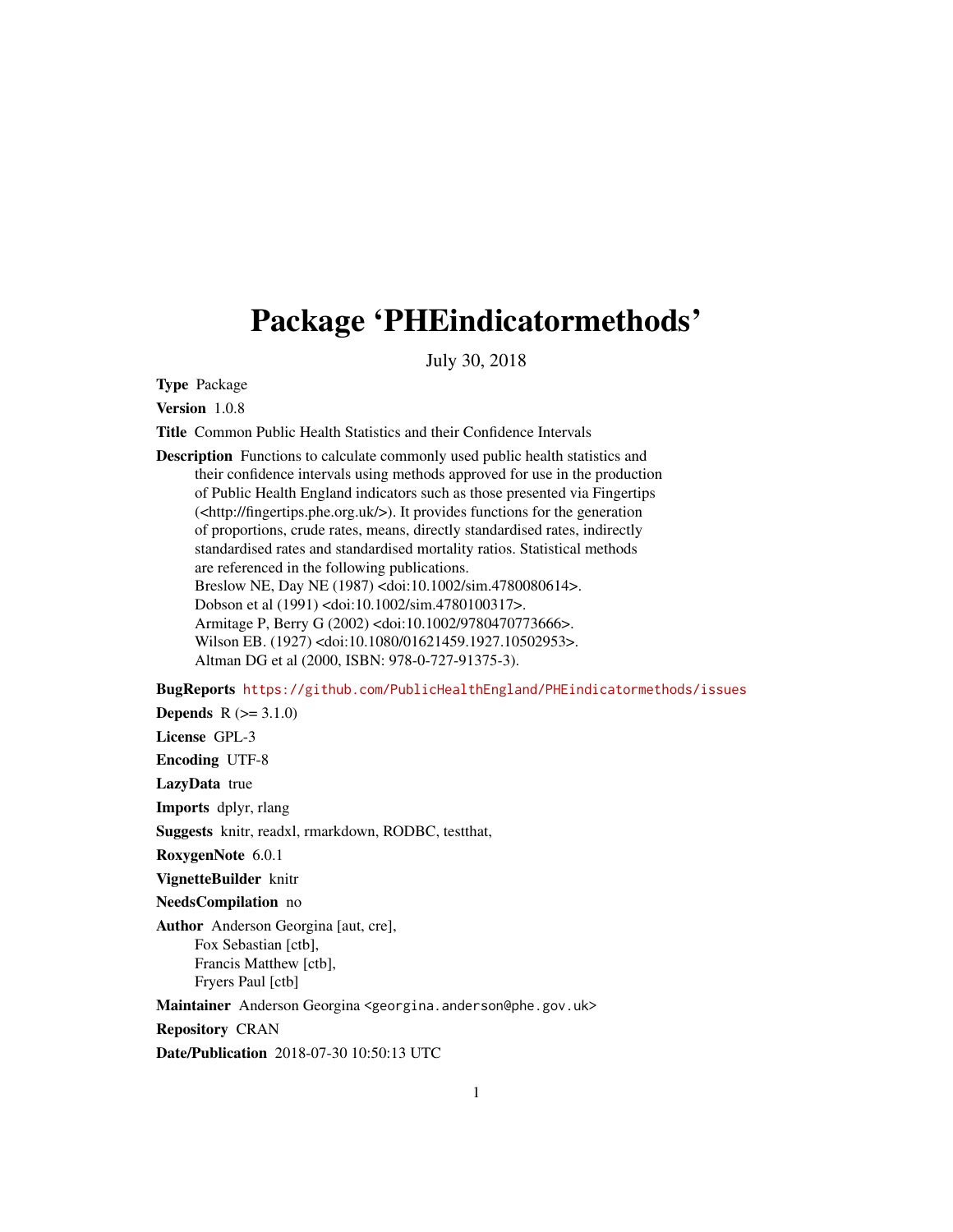# <span id="page-1-0"></span>R topics documented:

| Index | 17 |
|-------|----|
|       |    |
|       |    |
|       |    |
|       |    |
|       |    |
|       |    |
|       |    |
|       |    |
|       |    |
|       |    |
|       |    |
|       |    |

<span id="page-1-1"></span>byars\_lower *byars\_lower*

#### Description

Calculates the lower confidence limits for observed numbers of events using Byar's method [1].

#### Usage

```
byars_lower(x, confidence = 0.95)
```
# Arguments

|            | the observed numbers of events; numeric vector; no default                     |
|------------|--------------------------------------------------------------------------------|
| confidence | the required level of confidence expressed as a number between 0.9 and 1 or 90 |
|            | and 100; numeric: default 0.95                                                 |

### Value

Returns lower confidence limits for observed numbers of events using Byar's method [1]

# **Notes**

byars\_lower and [byars\\_upper](#page-2-1) together return symmetric confidence intervals around counts, therefore for a specified confidence level,  $\alpha$ , the probability that, by chance, the lower limit returned will be above the true underlying value, is  $\alpha/2$ . If the confidence level is very close to 1 or the number of events is very small Byar's method is inaccurate and may return a negative number in these cases an error is returned.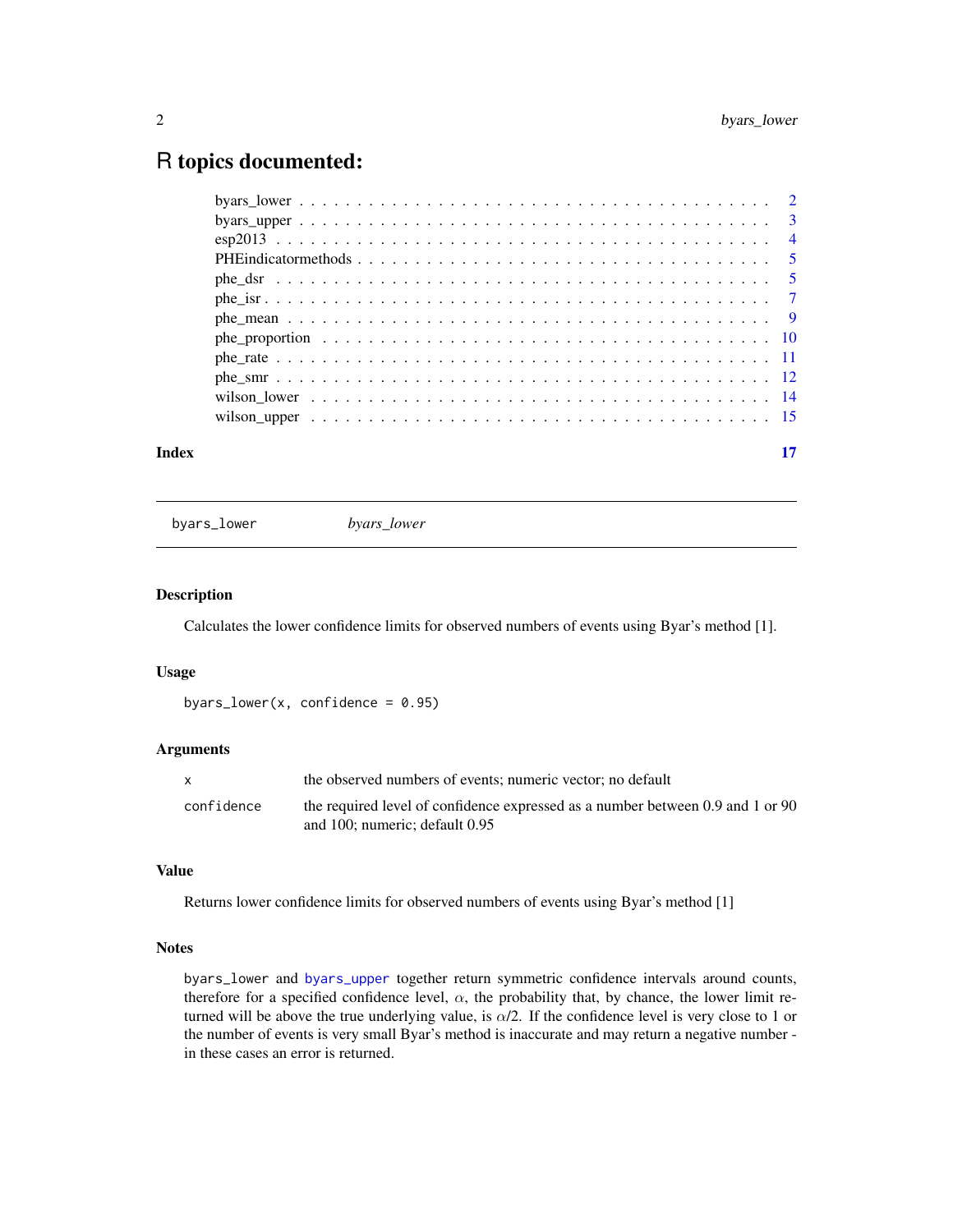# <span id="page-2-0"></span>byars\_upper 3

#### References

[1] Breslow NE, Day NE. Statistical methods in cancer research, volume II: The design and analysis of cohort studies. Lyon: International Agency for Research on Cancer, World Health Organisation; 1987.

#### See Also

Other PHEindicatormethods package functions: [byars\\_upper](#page-2-1), [phe\\_dsr](#page-4-1), [phe\\_isr](#page-6-1), [phe\\_mean](#page-8-1), [phe\\_proportion](#page-9-1), [phe\\_rate](#page-10-1), [phe\\_smr](#page-11-1), [wilson\\_lower](#page-13-1), [wilson\\_upper](#page-14-1)

#### Examples

```
byars_lower(65)
byars_lower(65,99.8)
```
<span id="page-2-1"></span>byars\_upper *byars\_upper*

#### **Description**

Calculates the upper confidence limits for observed numbers of events using Byar's method [1].

#### Usage

byars\_upper(x, confidence =  $0.95$ )

#### Arguments

|            | the observed numbers of events; numeric vector; no default                                                            |
|------------|-----------------------------------------------------------------------------------------------------------------------|
| confidence | the required level of confidence expressed as a number between 0.9 and 1 or 90<br>and $100$ ; numeric; default $0.95$ |

#### Value

Returns upper confidence limits for observed numbers of events using Byar's method [1]

#### **Notes**

[byars\\_lower](#page-1-1) and byars\_upper together return symmetric confidence intervals around counts, therefore for a specified confidence level,  $\alpha$ , the probability that, by chance, the upper limit returned will be below the true underlying value, is  $\alpha/2$ .

### References

[1] Breslow NE, Day NE. Statistical methods in cancer research, volume II: The design and analysis of cohort studies. Lyon: International Agency for Research on Cancer, World Health Organisation; 1987.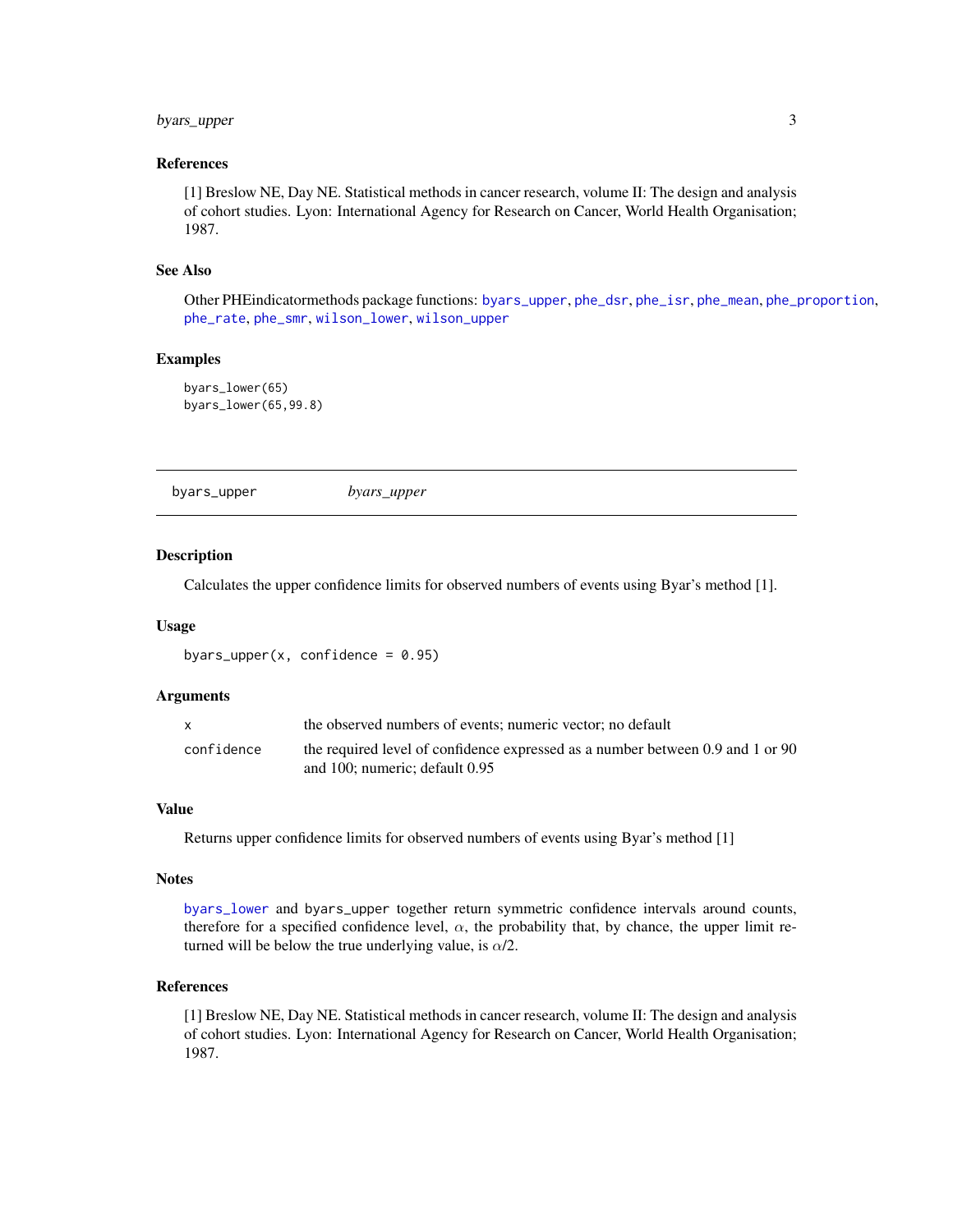#### <span id="page-3-0"></span>See Also

Other PHEindicatormethods package functions: [byars\\_lower](#page-1-1), [phe\\_dsr](#page-4-1), [phe\\_isr](#page-6-1), [phe\\_mean](#page-8-1), [phe\\_proportion](#page-9-1), [phe\\_rate](#page-10-1), [phe\\_smr](#page-11-1), [wilson\\_lower](#page-13-1), [wilson\\_upper](#page-14-1)

#### Examples

byars\_upper(65) byars\_upper(65,99.8)

esp2013 *European Standard Population 2013*

#### Description

A numeric vector containing nineteen 5-year age band populations making up the 2013 European Standard Population ordered from age 0-4, 5-9, 10-14 ... to ... 85-89, 90+. Sorted by increasing age band.

#### Usage

esp2013

#### Format

A numeric vector with 19 elements

#### Value

5000 5500 5500 5500 6000 6000 6500 7000 7000 7000 7000 6500 6000 5500 5000 4000 2500 1500 1000

#### Notes

The 2013 European Standard Population is modelled and published by Eurostat [1] for use in the production of age-standardised rates. It uses the unweighted average 2010-based population projections of the European Union (x27) and European Free Trade Association (x4) countries for the period 2011-2030 broken down into 5-year age bands from age 0 - age 95+ with the 0-5 age band separated into age 0 and age 1-4. The version provided with this package combines the age 0 and age 1-4 populations into a single 0-4 age band and combines the 90-94 and 95+ populations into a single 90+ age band, giving 19 age bands in total.

#### References

[1] Eurostat Methodologies and Working Papers. Revision of the European Standard Population: Report of Eurostat's Taskforce, 2013. http://ec.europa.eu/eurostat/documents/3859598/5926869/KS-RA-13-028-EN.PDF/e713fa79-1add-44e8-b23d-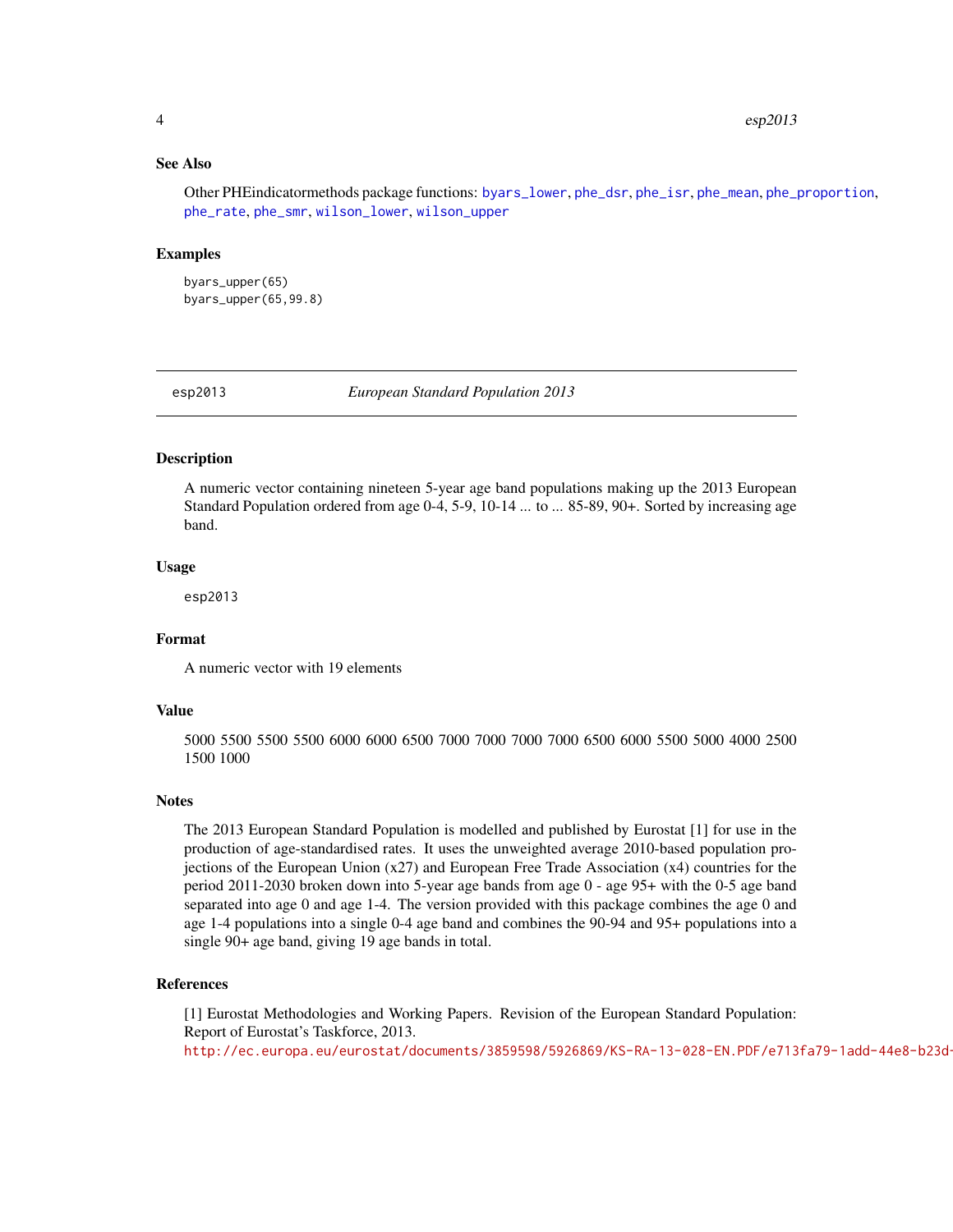# <span id="page-4-0"></span>PHEindicatormethods 5

# Examples

esp2013

| PHEindicatormethods | PHEindicatormethods: A package for performing standard statistics |
|---------------------|-------------------------------------------------------------------|
|                     | for public health indicators                                      |

# Description

PHEindicatormethods: A package for performing standard statistics for public health indicators

<span id="page-4-1"></span>phe\_dsr *phe\_dsr*

# Description

Calculates directly standardised rates with confidence limits using Byar's method [1] with Dobson method adjustment [2].

#### Usage

```
phe_dsr(data, x, n, stdpop = esp2013, stdpoptype = "vector",
  type = "standard", confidence = 0.95, multiplier = 1e+05)
```
# Arguments

| data         | data. frame containing the data to be standardised, pre-grouped if multiple DSRs<br>required; unquoted string; no default                                                                                       |
|--------------|-----------------------------------------------------------------------------------------------------------------------------------------------------------------------------------------------------------------|
| $\mathsf{x}$ | field name from data containing the observed number of events for each stan-<br>dardisation category (eg ageband) within each grouping set (eg area); unquoted<br>string; no default                            |
| n            | field name from data containing the populations for each standardisation cate-<br>gory (eg ageband) within each grouping set (eg area); unquoted string; no default                                             |
| stdpop       | the standard populations for each standardisation category (eg age band); un-<br>quoted string referencing a numeric vector or field name from data depending<br>on value of stdpoptype; default = $\exp(2013)$ |
| stdpoptype   | whether the stdpop has been specified as a vector or a field name from data;<br>quoted string "field" or "vector"; default = "vector"                                                                           |
| type         | type of output; can be "value", "lower", "upper", "standard" (for all 3 previous<br>fields) or "full"; quoted string; default standard                                                                          |
| confidence   | the required level of confidence expressed as a number between 0.9 and 1 or 90<br>and 100; numeric; default 0.95                                                                                                |
| multiplier   | the multiplier used to express the final values (eg $100,000 =$ rate per $100,000$ );<br>numeric; default 100,000                                                                                               |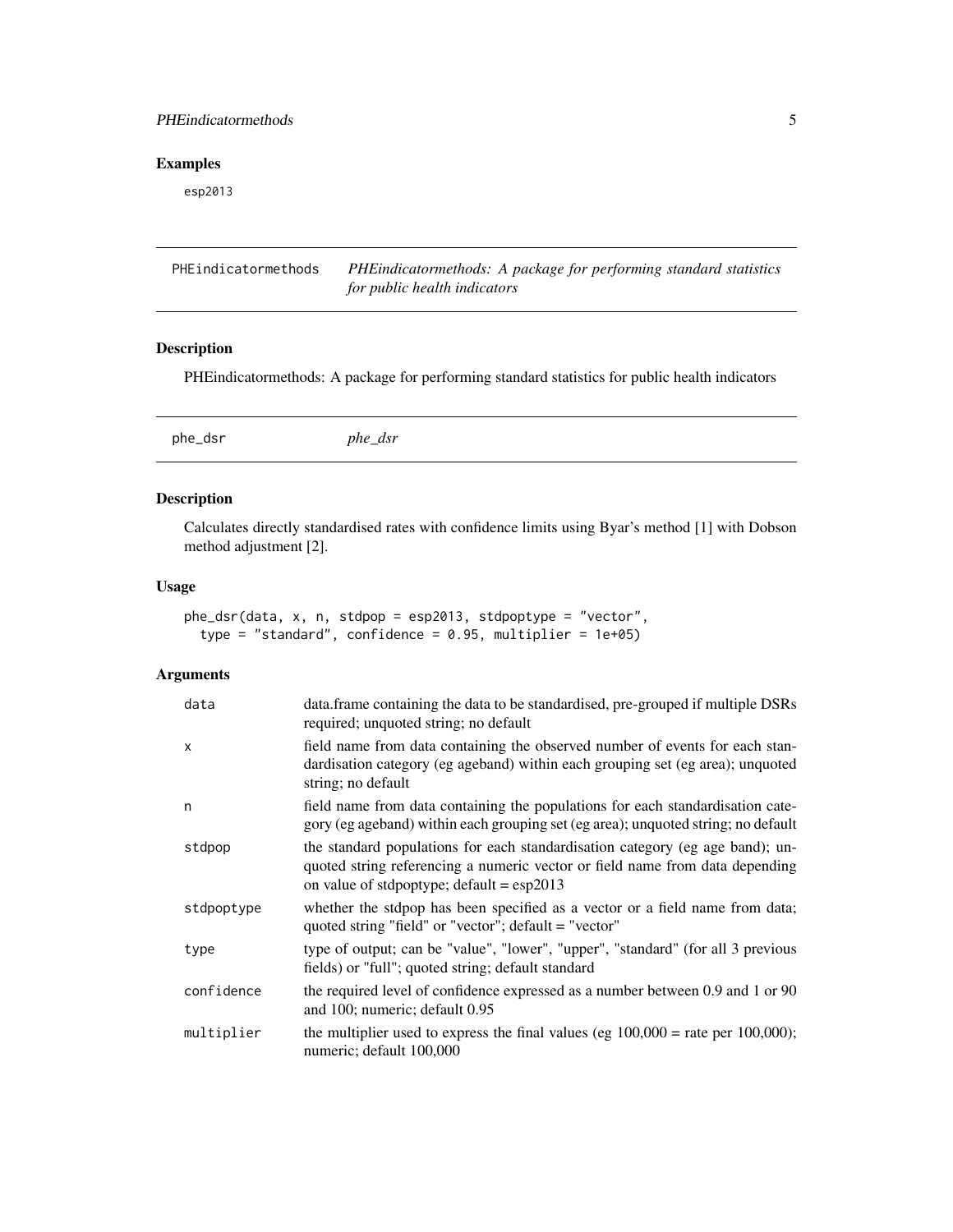#### <span id="page-5-0"></span>Value

When type = "full", returns a tibble of total counts, total populations, directly standardised rates, lower confidence limits, upper confidence limits, confidence level, statistic and method for each grouping set

#### **Notes**

User MUST ensure that x, n and stdpop vectors are all ordered by the same standardisation category values as records will be matched by position.

For total counts >= 10 Byar's method [1] is applied using the [byars\\_lower](#page-1-1) and [byars\\_upper](#page-2-1) functions. When the total count is < 10 DSRs are not reliable and will therefore not be calculated.

#### References

[1] Breslow NE, Day NE. Statistical methods in cancer research, volume II: The design and analysis of cohort studies. Lyon: International Agency for Research on Cancer, World Health Organisation; 1987.

[2] Dobson A et al. Confidence intervals for weighted sums of Poisson parameters. Stat Med 1991;10:457-62.

# See Also

Other PHEindicatormethods package functions: [byars\\_lower](#page-1-1), [byars\\_upper](#page-2-1), [phe\\_isr](#page-6-1), [phe\\_mean](#page-8-1), [phe\\_proportion](#page-9-1), [phe\\_rate](#page-10-1), [phe\\_smr](#page-11-1), [wilson\\_lower](#page-13-1), [wilson\\_upper](#page-14-1)

```
library(dplyr)
df <- data.frame(indicatorid = rep(c(1234, 5678, 91011, 121314), each = 19 * 2 * 5),
                 year = rep(2006:2010, each = 19 * 2),
                 sex = rep(rep(c("Male", "Female"), each = 19), 5),ageband = rep(c(0, 5, 10, 15, 20, 25, 30, 35, 40, 45,50,55,60,65,70,75,80,85,90), times = 10),
                 obs = sample(200, 19 * 2 * 5 * 4, replace = TRUE),
                 pop = sample(10000:20000, 19 * 2 * 5 * 4, replace = TRUE))
df %>%
   group_by(indicatorid, year, sex) %>%
   phe_dsr(obs, pop)
## OR
df %>%
    group_by(indicatorid, year, sex) %>%
   phe_dsr(obs, pop, type = "full")
```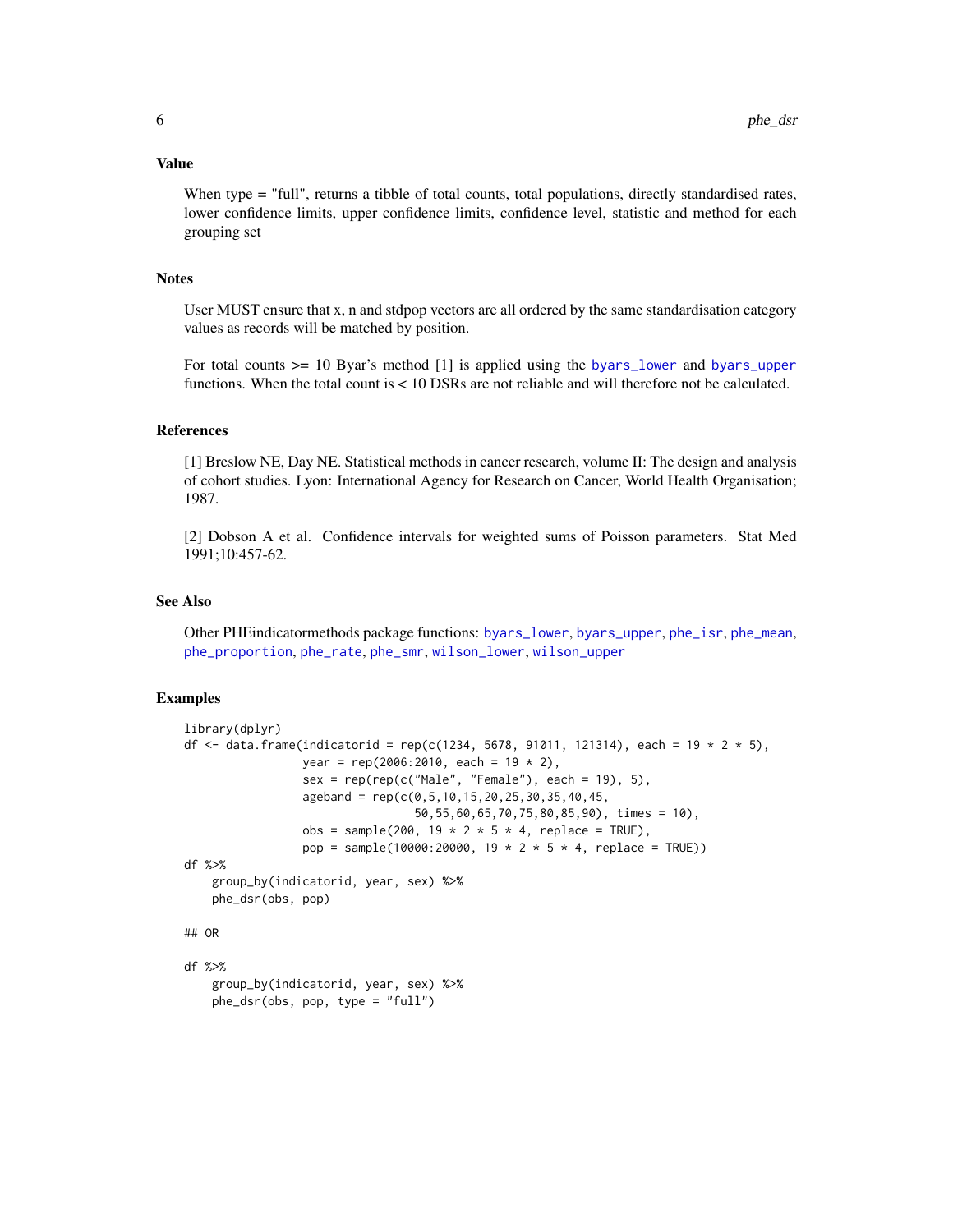<span id="page-6-1"></span><span id="page-6-0"></span>phe\_isr *phe\_isr*

# Description

Calculates indirectly standardised rates with confidence limits using Byar's [1] or exact [2] CI method.

# Usage

```
phe_isr(data, x, n, x_ref, n_ref, refpoptype = "vector", type = "standard",
  confidence = 0.95, multiplier = 1e+05)
```
#### Arguments

| data       | data. frame containing the data to be standardised, pre-grouped if multiple ISRs<br>required; unquoted string; no default                                                                                                            |
|------------|--------------------------------------------------------------------------------------------------------------------------------------------------------------------------------------------------------------------------------------|
| $\times$   | field name from data containing the observed number of events for each stan-<br>dardisation category (eg ageband) within each grouping set (eg area); unquoted<br>string; no default                                                 |
| n          | field name from data containing the populations for each standardisation cate-<br>gory (eg ageband) within each grouping set (eg area); unquoted string; no default                                                                  |
| x_ref      | the observed number of events in the reference population for each standardis-<br>ation category (eg age band); unquoted string referencing a numeric vector or<br>field name from data depending on value of refpoptype; no default |
| $n_{ref}$  | the reference population for each standardisation category (eg age band); un-<br>quoted string referencing a numeric vector or field name from data depending<br>on value of refpoptype; no default                                  |
| refpoptype | whether x_ref and n_ref have been specified as vectors or a field name from<br>data; quoted string "field" or "vector"; default $=$ "vector"                                                                                         |
| type       | type of output; can be "value", "lower", "upper", "standard" (for all 3 previous<br>fields) or "full"; quoted string; default standard                                                                                               |
| confidence | the required level of confidence expressed as a number between 0.9 and 1 or 90<br>and 100; numeric; default 0.95                                                                                                                     |
| multiplier | the multiplier used to express the final values (eg $100,000 =$ rate per $100,000$ );<br>numeric; default 100,000                                                                                                                    |

# Value

When type = "full", returns a tibble of observed events, expected events, indirectly standardised rate, lower confidence limit, upper confidence limit, confidence level, statistic and method for each grouping set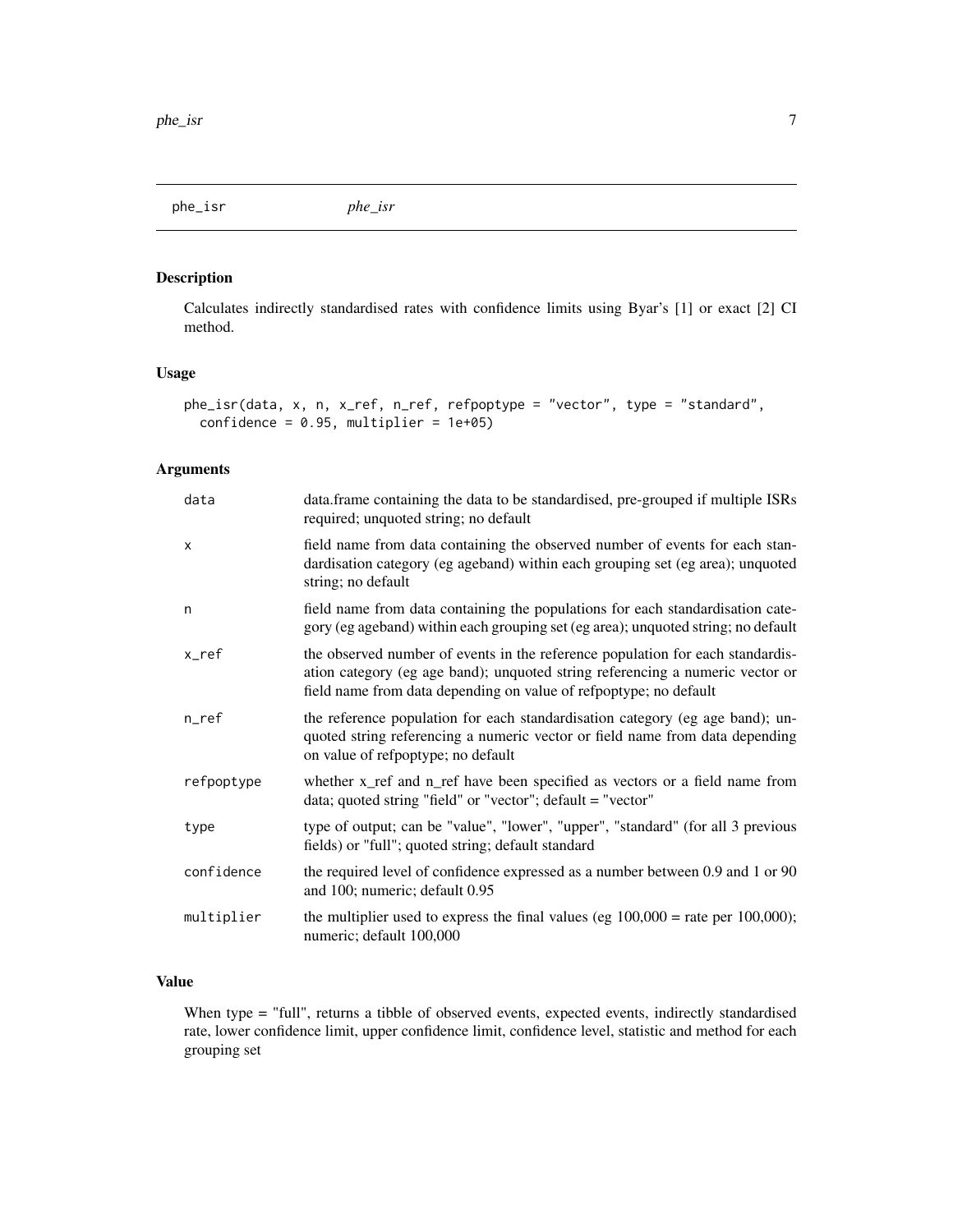#### <span id="page-7-0"></span>**Notes**

User MUST ensure that x, n, x\_ref and n\_ref vectors are all ordered by the same standardisation category values as records will be matched by position.

For numerators  $\ge$  = 10 Byar's method [1] is applied using the [byars\\_lower](#page-1-1) and [byars\\_upper](#page-2-1) functions. For small numerators Byar's method is less accurate and so an exact method [2] based on the Poisson distribution is used.

#### References

[1] Breslow NE, Day NE. Statistical methods in cancer research, volume II: The design and analysis of cohort studies. Lyon: International Agency for Research on Cancer, World Health Organisation; 1987.

[2] Armitage P, Berry G. Statistical methods in medical research (4th edn). Oxford: Blackwell; 2002.

#### See Also

Other PHEindicatormethods package functions: [byars\\_lower](#page-1-1), [byars\\_upper](#page-2-1), [phe\\_dsr](#page-4-1), [phe\\_mean](#page-8-1), [phe\\_proportion](#page-9-1), [phe\\_rate](#page-10-1), [phe\\_smr](#page-11-1), [wilson\\_lower](#page-13-1), [wilson\\_upper](#page-14-1)

```
library(dplyr)
df <- data.frame(indicatorid = rep(c(1234, 5678, 91011, 121314), each = 19 * 2 * 5),
                 year = rep(2006:2010, each = 19 * 2),
                 sex = rep(rep(c("Male", "Female"), each = 19), 5),ageband = rep(c(0, 5, 10, 15, 20, 25, 30, 35, 40, 45,50,55,60,65,70,75,80,85,90), times = 10),
                 obs = sample(200, 19 * 2 * 5 * 4, replace = TRUE),
                 pop = sample(10000:20000, 19 * 2 * 5 * 4, replace = TRUE))
refdf <- data.frame(refcount = sample(200, 19, replace = TRUE),
                    refpop = sample(10000:20000, 19, replace = TRUE))
df %>%
    group_by(indicatorid, year, sex) %>%
   phe_isr(obs, pop, refdf$refcount, refdf$refpop)
## OR
df %>%
    group_by(indicatorid, year, sex) %>%
   phe_isr(obs, pop, refdf$refcount, refdf$refpop, type="full", confidence=99.8)
```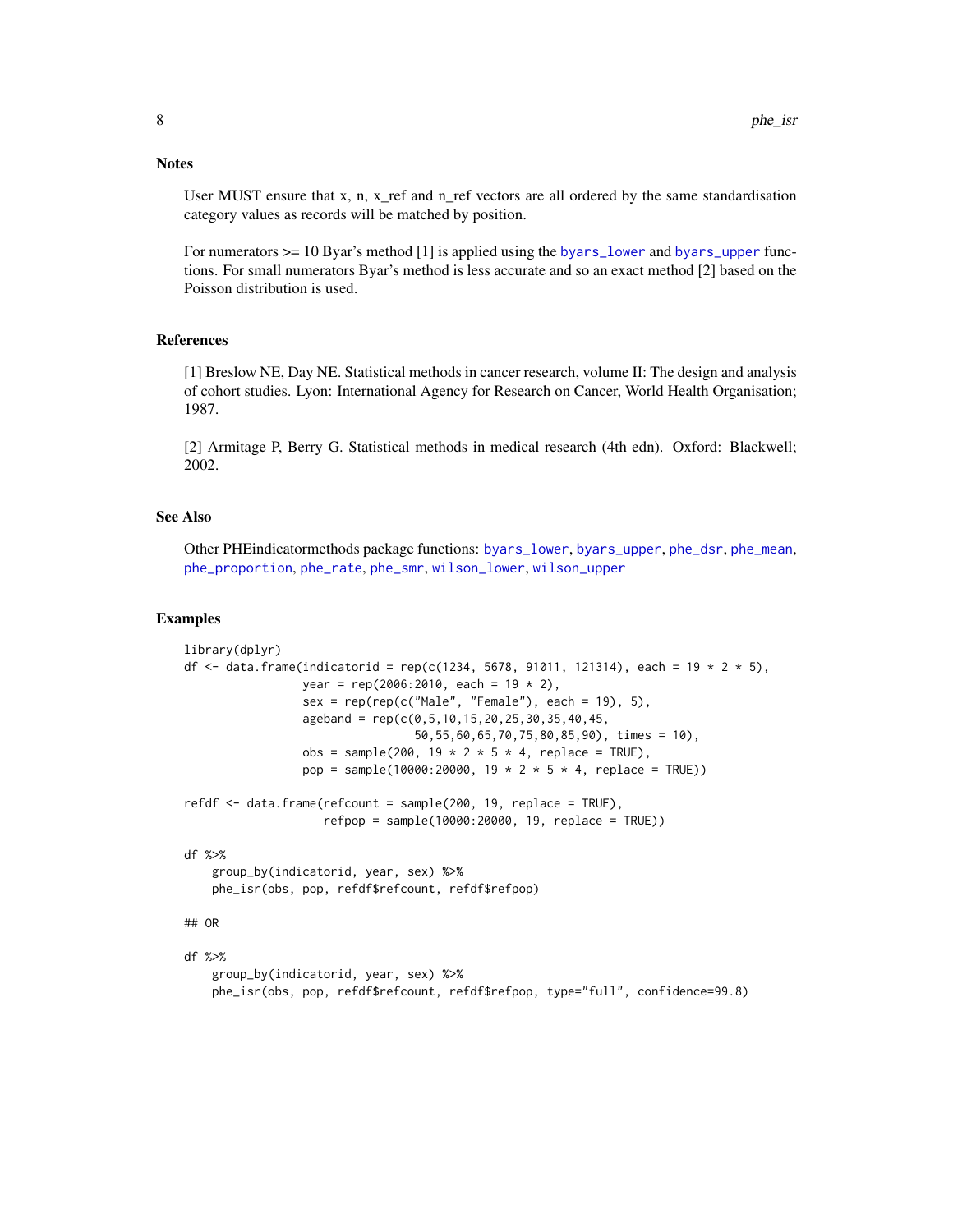<span id="page-8-1"></span><span id="page-8-0"></span>

# Description

Calculates means with confidence limits using Student's t-distribution method.

#### Usage

 $ph$ e\_mean(data, x, type = "standard", confidence = 0.95)

#### Arguments

| data         | a data frame containing the data to calculate means for, pre-grouped if multiple<br>means required; unquoted string; no default        |
|--------------|----------------------------------------------------------------------------------------------------------------------------------------|
| $\mathsf{x}$ | field name from data containing the values to calculate the means for; unquoted<br>string; no default                                  |
| type         | type of output; can be "value", "lower", "upper", "standard" (for all 3 previous<br>fields) or "full"; quoted string; default standard |
| confidence   | the required level of confidence expressed as a number between 0.9 and 1 or 90<br>and 100; numeric; default 0.95                       |

## Value

When type = "full", returns a data.frame of value\_sum, value\_count, stdev, value, lowercl, uppercl, confidence, statistic and method for each grouping set

# See Also

Other PHEindicatormethods package functions: [byars\\_lower](#page-1-1), [byars\\_upper](#page-2-1), [phe\\_dsr](#page-4-1), [phe\\_isr](#page-6-1), [phe\\_proportion](#page-9-1), [phe\\_rate](#page-10-1), [phe\\_smr](#page-11-1), [wilson\\_lower](#page-13-1), [wilson\\_upper](#page-14-1)

```
library(dplyr)
df <- data.frame(values = c(30, 40, 50, 60))
phe_mean(df, values)
## OR
df2 <- data.frame(area = rep(c("Area1", "Area2"),each=3),
                  values = c(20,30,40,200,300,400)) %>%
                  group_by(area)
phe_mean(df2,values)
phe_mean(df2,values,type="full", confidence=0.998)
```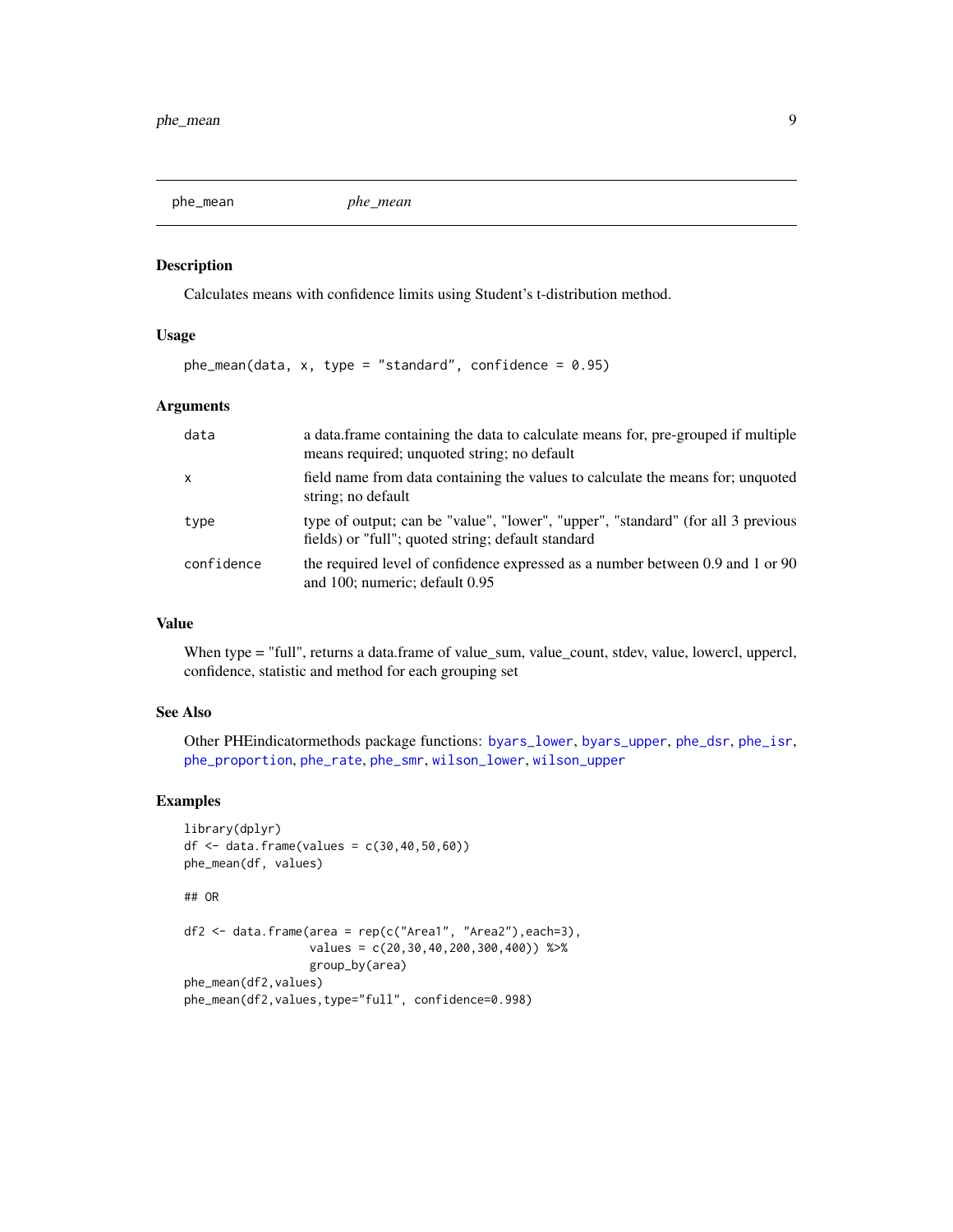<span id="page-9-1"></span><span id="page-9-0"></span>phe\_proportion *phe\_proportion*

#### Description

Calculates proportions with confidence limits using Wilson Score method [1,2].

#### Usage

```
phe_proportion(data, x, n, type = "standard", confidence = 0.95,
 percentage = FALSE)
```
# Arguments

| data                      | a data.frame containing the data to calculate proportions for; unquoted string;<br>no default                                                                                    |
|---------------------------|----------------------------------------------------------------------------------------------------------------------------------------------------------------------------------|
| $\boldsymbol{\mathsf{x}}$ | field name from data containing the observed numbers of cases in the sample<br>meeting the required condition (the numerator for the proportion); unquoted<br>string; no default |
| n                         | field name from data containing the number of cases in the sample (the denom-<br>inator for the proportion); unquoted string; no default                                         |
| type                      | type of output; can be "value", "lower", "upper", "standard" (for all 3 previous<br>fields) or "full"; quoted string; default standard                                           |
| confidence                | the required level of confidence expressed as a number between 0.9 and 1 or 90<br>and 100; numeric; default 0.95                                                                 |
| percentage                | whether the output should be returned as a percentage; logical; default FALSE                                                                                                    |

# Value

When type = "full", returns the original data.frame with the following appended: proportion, lower confidence limit, upper confidence limit, confidence level, statistic and method

#### Notes

Wilson Score method [1,2] is applied using the [wilson\\_lower](#page-13-1) and [wilson\\_upper](#page-14-1) functions.

#### References

[1] Wilson EB. Probable inference, the law of succession, and statistical inference. J Am Stat Assoc; 1927; 22. Pg 209 to 212.

[2] Newcombe RG, Altman DG. Proportions and their differences. In Altman DG et al. (eds). Statistics with confidence (2nd edn). London: BMJ Books; 2000. Pg 46 to 48.

# See Also

Other PHEindicatormethods package functions: [byars\\_lower](#page-1-1), [byars\\_upper](#page-2-1), [phe\\_dsr](#page-4-1), [phe\\_isr](#page-6-1), [phe\\_mean](#page-8-1), [phe\\_rate](#page-10-1), [phe\\_smr](#page-11-1), [wilson\\_lower](#page-13-1), [wilson\\_upper](#page-14-1)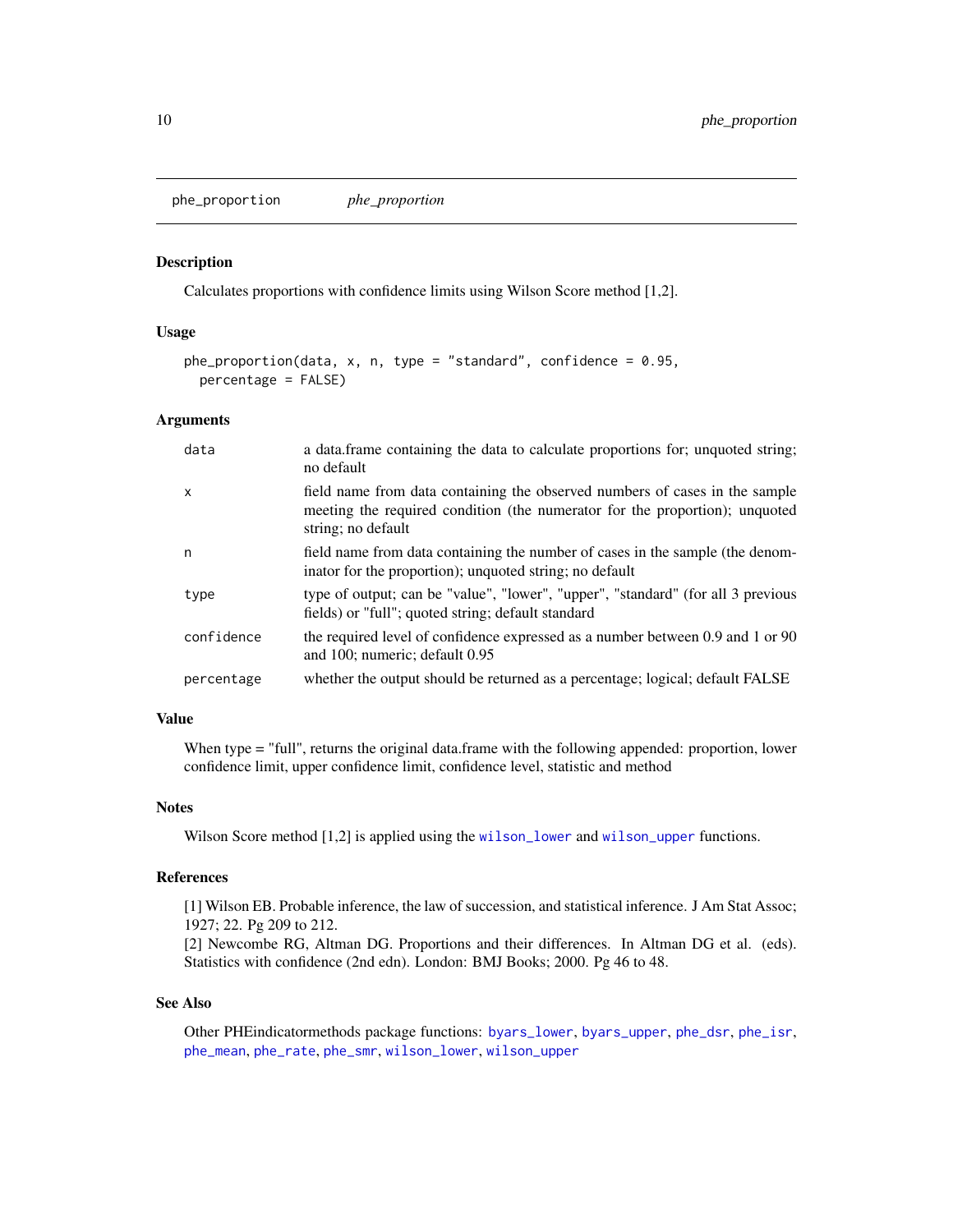#### <span id="page-10-0"></span>phe\_rate 11

#### Examples

```
df <- data.frame(area = c("Area1","Area2","Area3"),
                 numerator = c(65, 82, 100),
                 denominator = c(100,100,100))
phe_proportion(df, numerator, denominator)
phe_proportion(df, numerator, denominator, confidence=99.8)
phe_proportion(df, numerator, denominator, type="full")
```
<span id="page-10-1"></span>phe\_rate *phe\_rate*

#### Description

Calculates rates with confidence limits using Byar's [1] or exact [2] CI method.

#### Usage

```
phe_rate(data, x, n, type = "standard", confidence = 0.95,multiplier = 1e+05)
```
# Arguments

| data       | the data frame containing the data to calculate rates for; unquoted string; no<br>default                                              |
|------------|----------------------------------------------------------------------------------------------------------------------------------------|
| X          | field name from data containing the rate numerators (eg observed number of<br>events); unquoted string; no default                     |
| n          | field name from data containing the rate denominators (eg populations); un-<br>quoted string; no default                               |
| type       | type of output; can be "value", "lower", "upper", "standard" (for all 3 previous<br>fields) or "full"; quoted string; default standard |
| confidence | the required level of confidence expressed as a number between 0.9 and 1 or 90<br>and 100; numeric; default 0.95                       |
| multiplier | the multiplier used to express the final values (eg $100,000 =$ rate per $100,000$ );<br>numeric; default 100,000                      |

# Value

When type = "full", returns the original data.frame with the following appended: rate, lower confidence limit, upper confidence limit, confidence level, statistic and method

### **Notes**

For numerators  $>= 10$  Byar's method [1] is applied using the [byars\\_lower](#page-1-1) and [byars\\_upper](#page-2-1) functions. For small numerators Byar's method is less accurate and so an exact method [2] based on the Poisson distribution is used.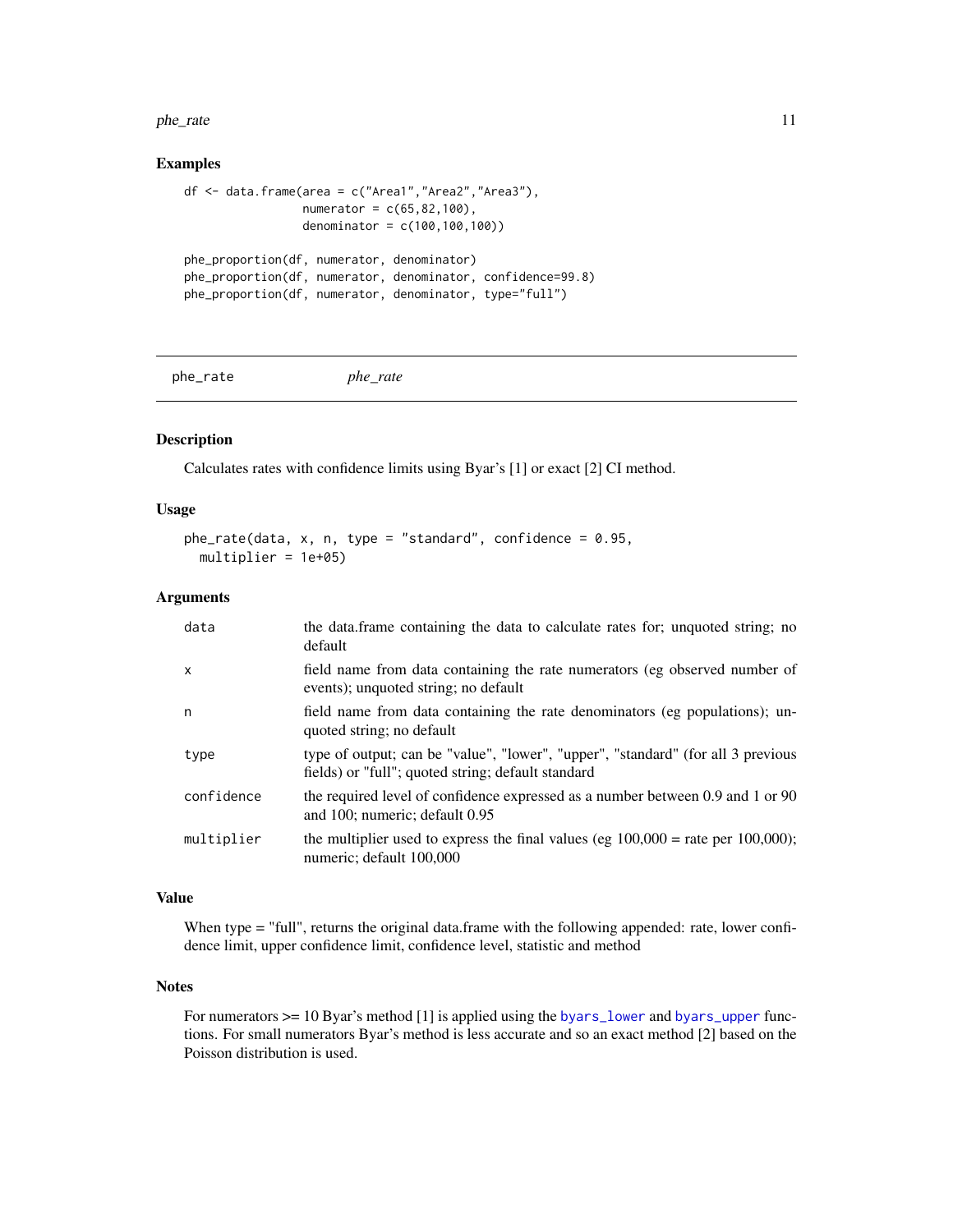#### <span id="page-11-0"></span>References

[1] Breslow NE, Day NE. Statistical methods in cancer research, volume II: The design and analysis of cohort studies. Lyon: International Agency for Research on Cancer, World Health Organisation; 1987.

[2] Armitage P, Berry G. Statistical methods in medical research (4th edn). Oxford: Blackwell; 2002.

# See Also

Other PHEindicatormethods package functions: [byars\\_lower](#page-1-1), [byars\\_upper](#page-2-1), [phe\\_dsr](#page-4-1), [phe\\_isr](#page-6-1), [phe\\_mean](#page-8-1), [phe\\_proportion](#page-9-1), [phe\\_smr](#page-11-1), [wilson\\_lower](#page-13-1), [wilson\\_upper](#page-14-1)

#### Examples

```
df <- data.frame(area = rep(c("Area1","Area2","Area3","Area4"), 2),
                 year = rep(2015:2016, each = 4),
                 obs = sample(100, 2 * 4, replace = TRUE),pop = sample(100:200, 2 * 4, replace = TRUE))phe_rate(df, obs, pop)
phe_rate(df, obs, pop, type="full", confidence=99.8, multiplier=100)
```
<span id="page-11-1"></span>

phe\_smr *phe\_smr*

#### Description

Calculates standard mortality ratios (or indirectly standardised ratios) with confidence limits using Byar's [1] or exact [2] CI method.

#### Usage

```
phe_smr(data, x, n, x_ref, n_ref, refpoptype = "vector", type = "standard",
 confidence = 0.95, refvalue = 1)
```
#### Arguments

| data         | data. frame containing the data to be standardised, pre-grouped if multiple SMRs<br>required; unquoted string; no default                                                                                       |
|--------------|-----------------------------------------------------------------------------------------------------------------------------------------------------------------------------------------------------------------|
| $\mathsf{x}$ | field name from data containing the observed number of events for each stan-<br>dardisation category (eg ageband) within each grouping set (eg area); unquoted<br>string; no default                            |
| n            | field name from data containing the populations for each standardisation cate-<br>gory (eg ageband) within each grouping set (eg area); unquoted string; no default                                             |
| $x_ref$      | the observed number of events in the reference population for each standardis-<br>ation category (eg age band); unquoted numeric vector or field name from data<br>depending on value of refpoptype; no default |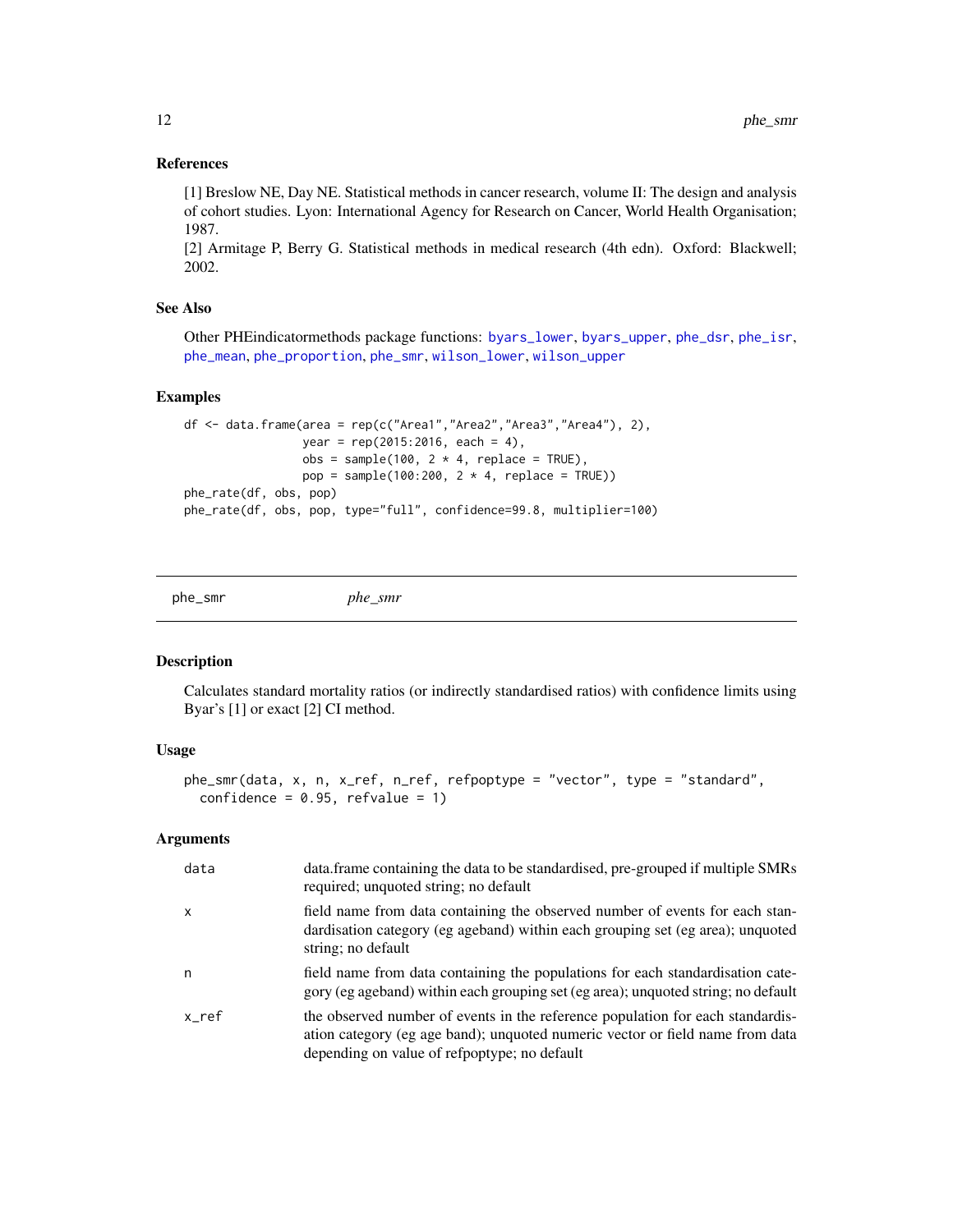#### <span id="page-12-0"></span>phe\_smr 13

| $n$ _ref   | the reference population for each standardisation category (eg age band); un-<br>quoted numeric vector or field name from data depending on value of refpop-<br>type; no default |
|------------|----------------------------------------------------------------------------------------------------------------------------------------------------------------------------------|
| refpoptype | whether x ref and n ref have been specified as vectors or a field name from<br>data; quoted string "field" or "vector"; $default = "vector"$                                     |
| type       | type of output; can be "value", "lower", "upper", "standard" (for all 3 previous<br>fields) or "full"; quoted string; default standard                                           |
| confidence | the required level of confidence expressed as a number between 0.9 and 1 or 90<br>and 100; numeric; default 0.95                                                                 |
| refvalue   | the standardised reference ratio, numeric, default $= 1$                                                                                                                         |

#### Value

When type = "full", returns a tibble of observed events, expected events, standardised mortality ratios, lower confidence limits, upper confidence limits, confidence level, statistic and method for each grouping set

### **Notes**

User MUST ensure that x, n, x\_ref and n\_ref vectors are all ordered by the same standardisation category values as records will be matched by position.

For numerators  $\ge$  = 10 Byar's method [1] is applied using the [byars\\_lower](#page-1-1) and [byars\\_upper](#page-2-1) functions. For small numerators Byar's method is less accurate and so an exact method [2] based on the Poisson distribution is used.

# References

[1] Breslow NE, Day NE. Statistical methods in cancer research, volume II: The design and analysis of cohort studies. Lyon: International Agency for Research on Cancer, World Health Organisation; 1987.

[2] Armitage P, Berry G. Statistical methods in medical research (4th edn). Oxford: Blackwell; 2002.

#### See Also

Other PHEindicatormethods package functions: [byars\\_lower](#page-1-1), [byars\\_upper](#page-2-1), [phe\\_dsr](#page-4-1), [phe\\_isr](#page-6-1), [phe\\_mean](#page-8-1), [phe\\_proportion](#page-9-1), [phe\\_rate](#page-10-1), [wilson\\_lower](#page-13-1), [wilson\\_upper](#page-14-1)

```
library(dplyr)
df <- data.frame(indicatorid = rep(c(1234, 5678, 91011, 121314), each = 19 * 2 * 5),
                 year = rep(2006:2010, each = 19 * 2),
                 sex = rep(rep(c("Male", "Female"), each = 19), 5),ageband = rep(c(\emptyset, 5, 10, 15, 20, 25, 30, 35, 40, 45,50,55,60,65,70,75,80,85,90), times = 10),
                 obs = sample(200, 19 * 2 * 5 * 4, replace = TRUE),
```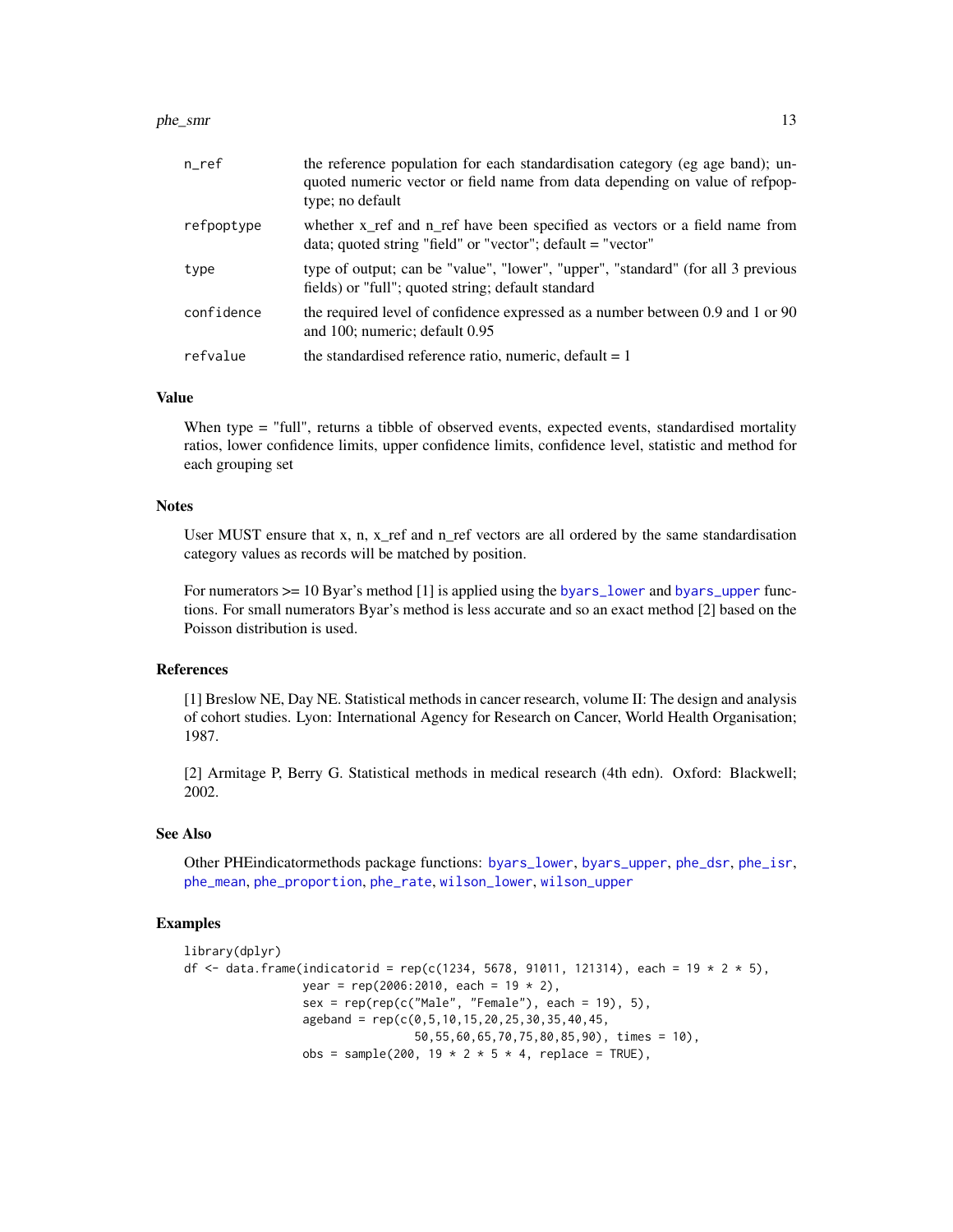```
pop = sample(10000:20000, 19 * 2 * 5 * 4, replace = TRUE))
refdf <- data.frame(refcount = sample(200, 19, replace = TRUE),
                    refpop = sample(10000:20000, 19, replace = TRUE))
df %>%
   group_by(indicatorid, year, sex) %>%
   phe_smr(obs, pop, refdf$refcount, refdf$refpop)
## OR
df %>%
   group_by(indicatorid, year, sex) %>%
   phe_smr(obs, pop, refdf$refcount, refdf$refpop, type="full", confidence=99.8, refvalue=100)
```
<span id="page-13-1"></span>wilson\_lower *wilson\_lower*

# Description

Calculates lower confidence limits for observed numbers of events using the Wilson Score method [1,2].

#### Usage

```
wilson_lower(x, n, confidence = 0.95)
```
#### Arguments

| $\mathsf{x}$ | the observed numbers of cases in the samples meeting the required condition;<br>numeric vector; no default       |
|--------------|------------------------------------------------------------------------------------------------------------------|
| n            | the numbers of cases in the samples; numeric vector; no default                                                  |
| confidence   | the required level of confidence expressed as a number between 0.9 and 1 or 90<br>and 100; numeric; default 0.95 |

### Value

Returns lower confidence limits for observed numbers of events using the Wilson Score method [1,2]

#### **Notes**

wilson\_lower and [wilson\\_upper](#page-14-1) together return symmetric confidence intervals, therefore for a specified confidence level,  $\alpha$ , the probability that, by chance, the lower limit returned will be above the true underlying value, is  $\alpha/2.$ #'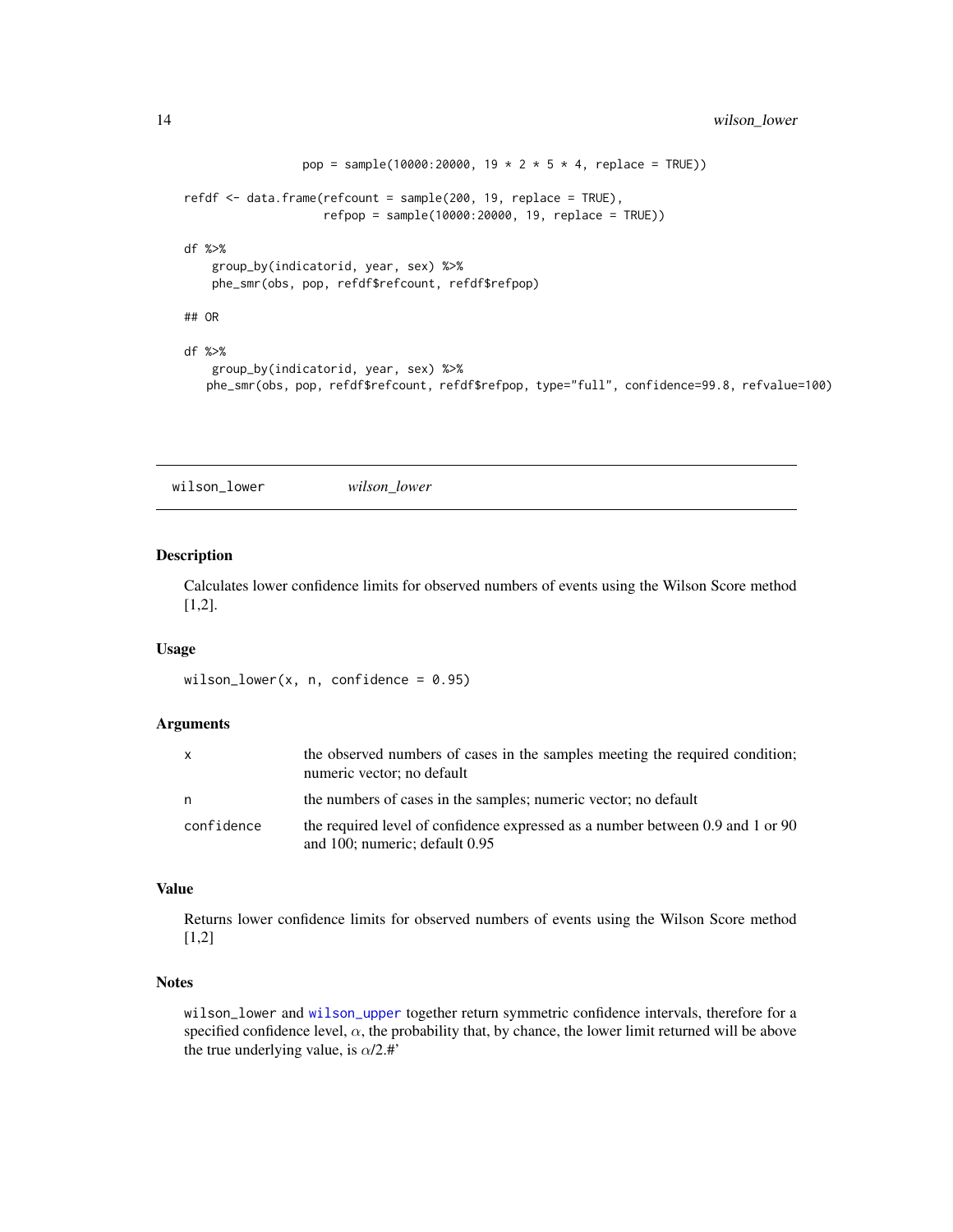# <span id="page-14-0"></span>wilson\_upper 15

#### References

[1] Wilson EB. Probable inference, the law of succession, and statistical inference. J Am Stat Assoc; 1927; 22. Pg 209 to 212.

[2] Newcombe RG, Altman DG. Proportions and their differences. In Altman DG et al. (eds). Statistics with confidence (2nd edn). London: BMJ Books; 2000. Pg 46 to 48.

# See Also

Other PHEindicatormethods package functions: [byars\\_lower](#page-1-1), [byars\\_upper](#page-2-1), [phe\\_dsr](#page-4-1), [phe\\_isr](#page-6-1), [phe\\_mean](#page-8-1), [phe\\_proportion](#page-9-1), [phe\\_rate](#page-10-1), [phe\\_smr](#page-11-1), [wilson\\_upper](#page-14-1)

# Examples

wilson\_lower(65,100) wilson\_lower(65,100,99.8)

<span id="page-14-1"></span>wilson\_upper *wilson\_upper*

#### Description

Calculates upper confidence limits for observed numbers of events using the Wilson Score method [1,2].

#### Usage

wilson\_upper(x, n, confidence =  $0.95$ )

#### Arguments

| X.         | the observed numbers of cases in the samples meeting the required condition;<br>numeric vector; no default       |
|------------|------------------------------------------------------------------------------------------------------------------|
| n          | the numbers of cases in the samples; numeric vector; no default                                                  |
| confidence | the required level of confidence expressed as a number between 0.9 and 1 or 90<br>and 100; numeric; default 0.95 |

#### Value

Returns upper confidence limits for observed numbers of events using the Wilson Score method [1,2]

#### **Notes**

[wilson\\_lower](#page-13-1) and wilson\_upper together return symmetric confidence intervals, therefore for a specified confidence level,  $\alpha$ , the probability that, by chance, the upper limit returned will be below the true underlying value, is  $\alpha/2.$ #'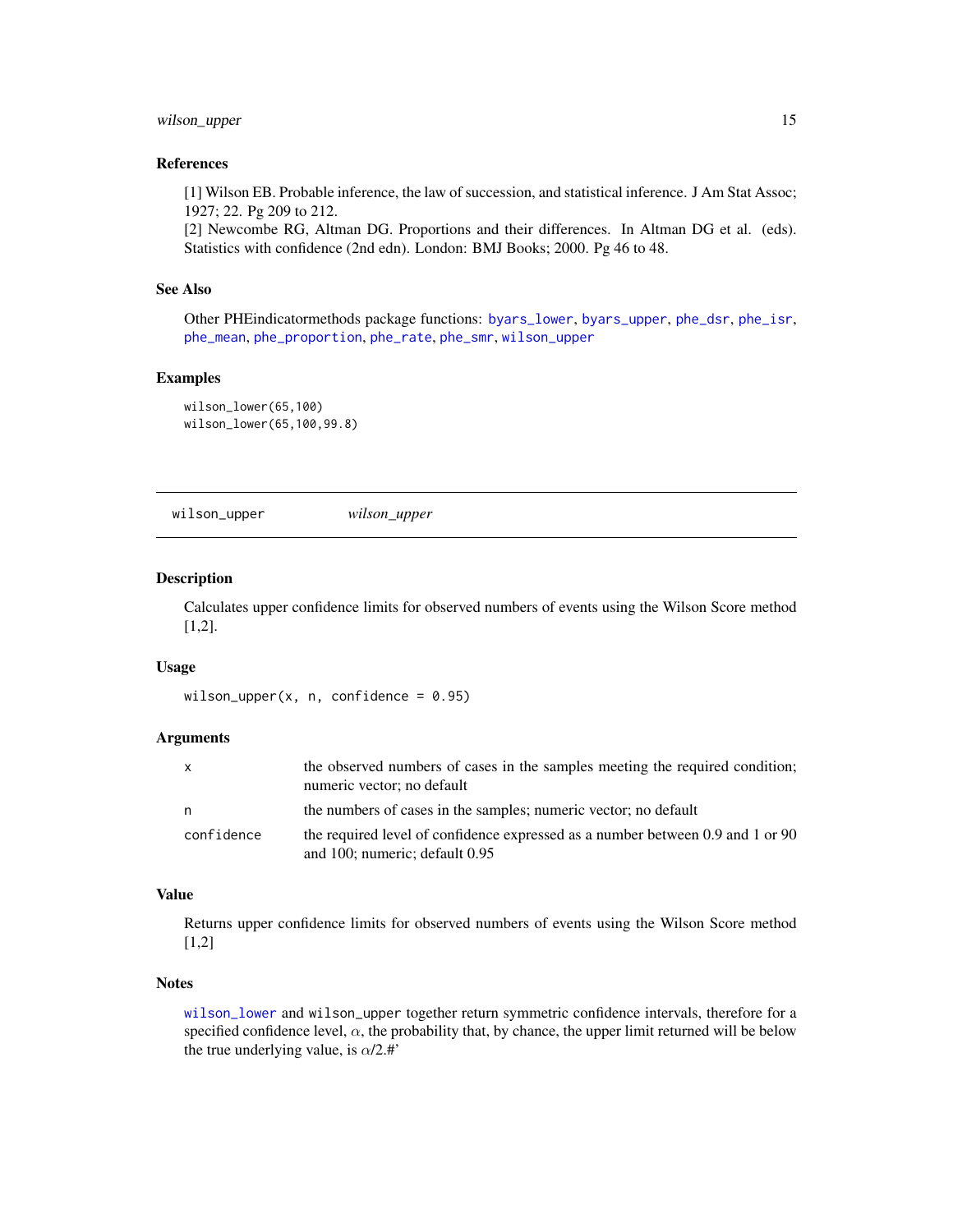# <span id="page-15-0"></span>References

[1] Wilson EB. Probable inference, the law of succession, and statistical inference. J Am Stat Assoc; 1927; 22. Pg 209 to 212.

[2] Newcombe RG, Altman DG. Proportions and their differences. In Altman DG et al. (eds). Statistics with confidence (2nd edn). London: BMJ Books; 2000. Pg 46 to 48.

# See Also

Other PHEindicatormethods package functions: [byars\\_lower](#page-1-1), [byars\\_upper](#page-2-1), [phe\\_dsr](#page-4-1), [phe\\_isr](#page-6-1), [phe\\_mean](#page-8-1), [phe\\_proportion](#page-9-1), [phe\\_rate](#page-10-1), [phe\\_smr](#page-11-1), [wilson\\_lower](#page-13-1)

# Examples

wilson\_upper(65,100) wilson\_upper(65,100,99.8)